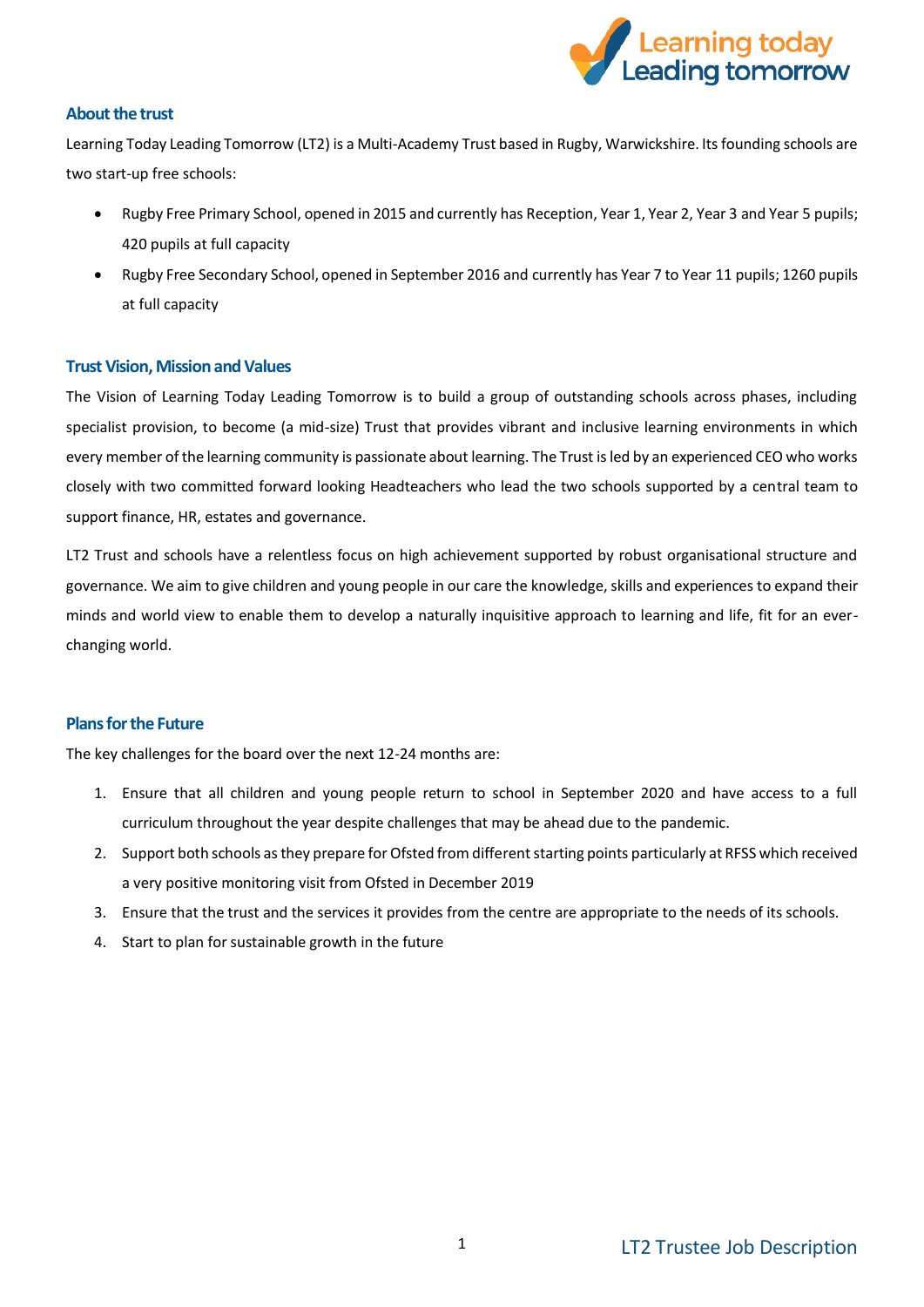

### **Being a Trustee**

Trustees – or non-executive directors - are both charity trustees and company directors of the academy trust; the role is to hold to account the executive and senior leadership team. The board of trustees manages the business of the academy trust and may exercise all the powers of the trust. The trustees ensure compliance with the trust's charitable objects and with company and charity law.

Trustees meet every six to eight weeks and are asked to commit an additional eight to 10 hours between meetings to follow up on actions, provide advice, and input into strategic documents/areas of work relevant to their areas of expertise.

### **Person specification**

The ideal candidate will provide leadership and direction to the board in all matters associated with their area of expertise and able to advise the board on matters relating to this. In addition to this, candidates have:

- Integrity
- A commitment to LT2 MAT and its objectives
- An understanding of the legal duties and responsibilities of trusteeship
- A willingness to devote the necessary time and effort to their duties
- Strategic vision
- Good, independent judgement
- An ability to work effectively as a member of a team
- Personal/professional networks that will enhance LT2's positioning
- Knowledge of safeguarding legislation and best practice

### **General Responsibilities**

### Planning

- Approve the organisation's mission statement and review the staff's performance in achieving it
- Annually assess the changing environment, support the development of and approve LT2's key strategic documents (e.g. Strategic Plan)
- Annually review and approve LT2's budget
- Review, update and approve major policies

### Organisation & Operations

- Be assured that the organisational strength and staffing is equal to the requirements of the long range goals
- Approve appropriate salaries, terms and conditions of service for staff